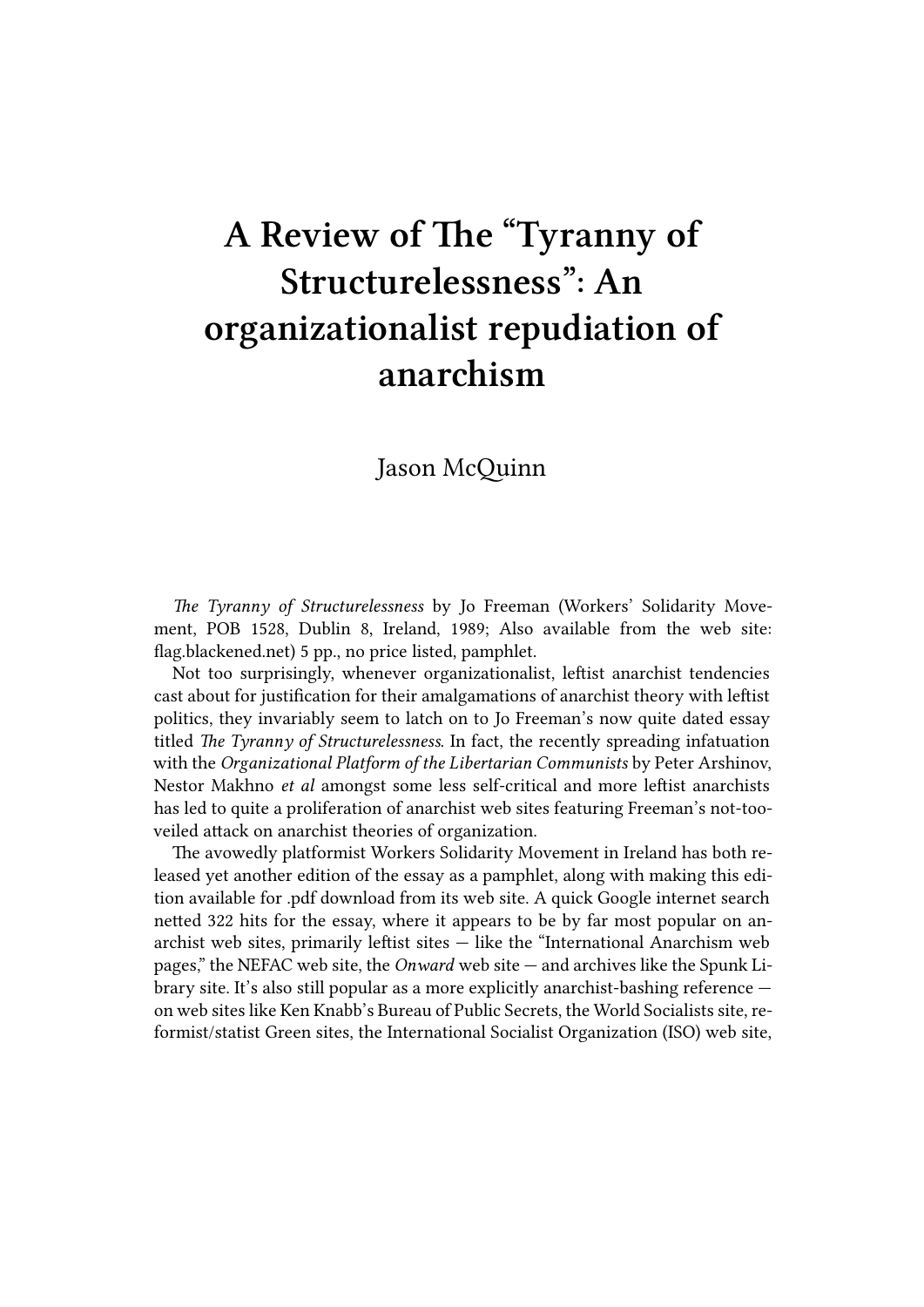and a few sundry authoritarian or reformist pacifist sites. While it may still ultimately be cited the most as a now somewhat curious historical document from the early days of the feminist movement revival of the late 1960s and early 1970s. Since the essay is really an attack on the "structureless groups" of the consciousnessraising stage of the feminist movement, these latter citations obviously make the most sense, especially if one actually reads the document.

A nutshell description of Freeman's essay on one anarchist web site (www.anarchism.ws/) is given as: "Why organisations need some structure to ensure they are democratic." But  $-$  at least since the demise of the consciousnessraising stage of the feminist movement — everyone already agrees with Freeman that the whole issue of structure vs. structurelessness was always a red herring. All social groups, whether they're formal or informal, have some sort of structure. The actual argument of the essay would more accurately be stated as "Why formal political organizations are better than anarchistic forms of organization." For this reason alone when self-described anarchists uncritically cite this essay or load it onto their web sites it is somewhat akin to uncritically citing Marxist-Leninist or Stalinist tracts on the necessity for political parties. This is confused and nonsensical at the best; at worst it is simply a betrayal of anarchist principles.

As the bizarre title, *The Tyranny of Structurelessness*, hints, the essay reads like a closely argued, but incomprehensibly unreal and illogical stab at sociology by a paranoid schizophrenic. The fear of freedom, friendship and community, as well as the fetish for sterile, reified, rule-bound relationships (drained of all spontaneity and vitality) oozes from almost every page. It goes without saying that the author is not, nor has she ever been, an anarchist. From the text, one gets the impression that she doesn't think anarchy could ever be a possible social goal for any rational person, much less that it could ever actually come to pass. She *did* participate in the Berkeley Free Speech Movement long ago. But, as a biographical sketch indicates, she did so *as a critic* of the radicals. She also participated in the civil rights movement and the rebirth of the feminist movement, but again, never as any kind of radical libertarian. She is now a political scientist and lawyer with an ongoing interest in the highly reified world of political parties, where "tyranny" is no longer such a problem for her since there are no insidious "structureless groups" to worry about!

From some of the author's autobiographical comments and from the type of people typically attracted to her arguments, it becomes clear that *The Tyranny of Structurelessness* primarily appeals to bookish, socially-incompetent — or anti-social people interested in politics, but unsure of themselves or unwilling (or unable) to negotiate social relationships which aren't based on written rules of order with formal roles. The ambiguities, spontaneity and informality of mutual friendships and communal relationships tend to provoke anxieties in such people that the security,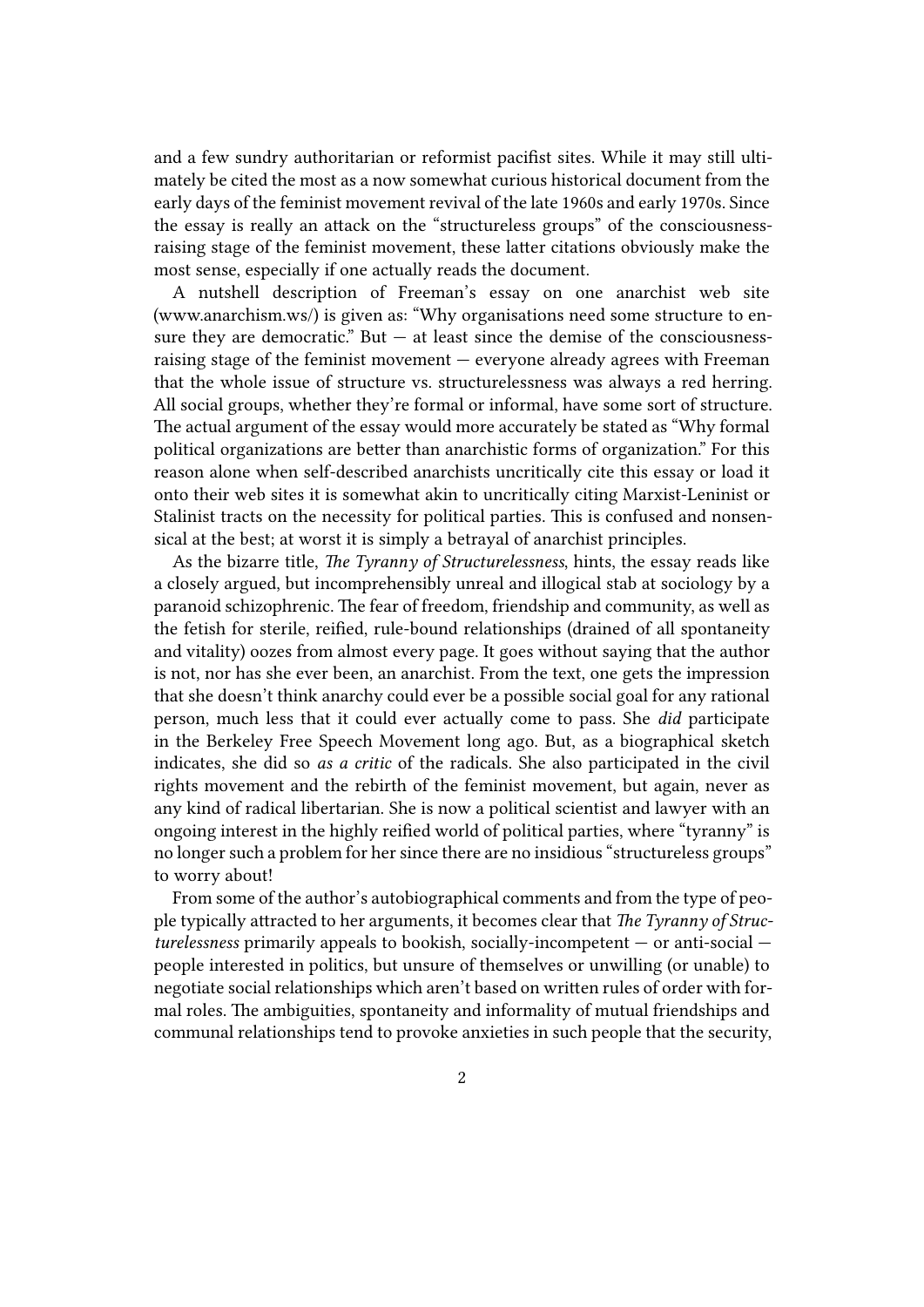hierarchy, leadership and discipline of authoritarian organizations are designed to relieve.

Freeman's fundamental insight in the essay is that informal groups are susceptible to power struggles involving many of the pitfalls more commonly and easily observed in large, formal organizations. And, of course, not many people would disagree. But in her mind the ever-present, looming dangers of small, informal groups always dwarf the minimal problems that so rarely pop up in formal organizations like political parties! You see, the latter have explicit rules, formal leaders and agreed-upon membership roles that maximize effectiveness while minimizing the irresponsible, elitist, undemocratic excesses to which informal groups are so defenseless.

For any genuine anarchists these arguments will appear as paranoid, schizoid and nauseatingly opportunistic as they do when they are parroted in authoritarian leftist publications (and web sites like that of the ISO), where they are used like clubs to bash those nasty, undisciplined, but dictatorial anarchists who don't ever give authoritarian socialists a fair chance to be elected into leadership positions in the anarchist movement.

In actuality, the potential problems Freeman is most worried about in informal groups, are much more prevalent, virulent and destructive in large, formal organizations. However, the believers in and proponents of such groups simply don't bother to worry about them there, partly because other problems particular to formal organizations are more obvious, and partly since such people are and were never really worried about the fundamental problems of personal and social freedom in the first place — only in their reified, political representation (and thus falsification).

Freeman specifically focuses her Kafkaesque critique on four problems.

1. She alleges that "structureless" or  $-$  for our purposes here  $-$  small, informal libertarian groups function as a "smokescreen for the strong or the lucky to establish unquestioned hegemony over others." This is because "As long as the structure of the group is informal, the rules of how decisions are made are known only to a few and awareness of power is limited to those who know the rules." And "For everyone to have the opportunity to be involved in a given group…the structure must be explicit, not implicit." Obviously, the problem alleged can potentially happen — once in a *great* while. It is equally obvious that it's much more common (because it's probably a hell of a lot easier) for "the strong or the lucky to establish unquestioned hegemony over others" by starting or taking over formal organizations. After all why bother with blowing "smokescreens" to hide a shaky hegemony over a small, informal group when it's easier to insinuate yourself into powerful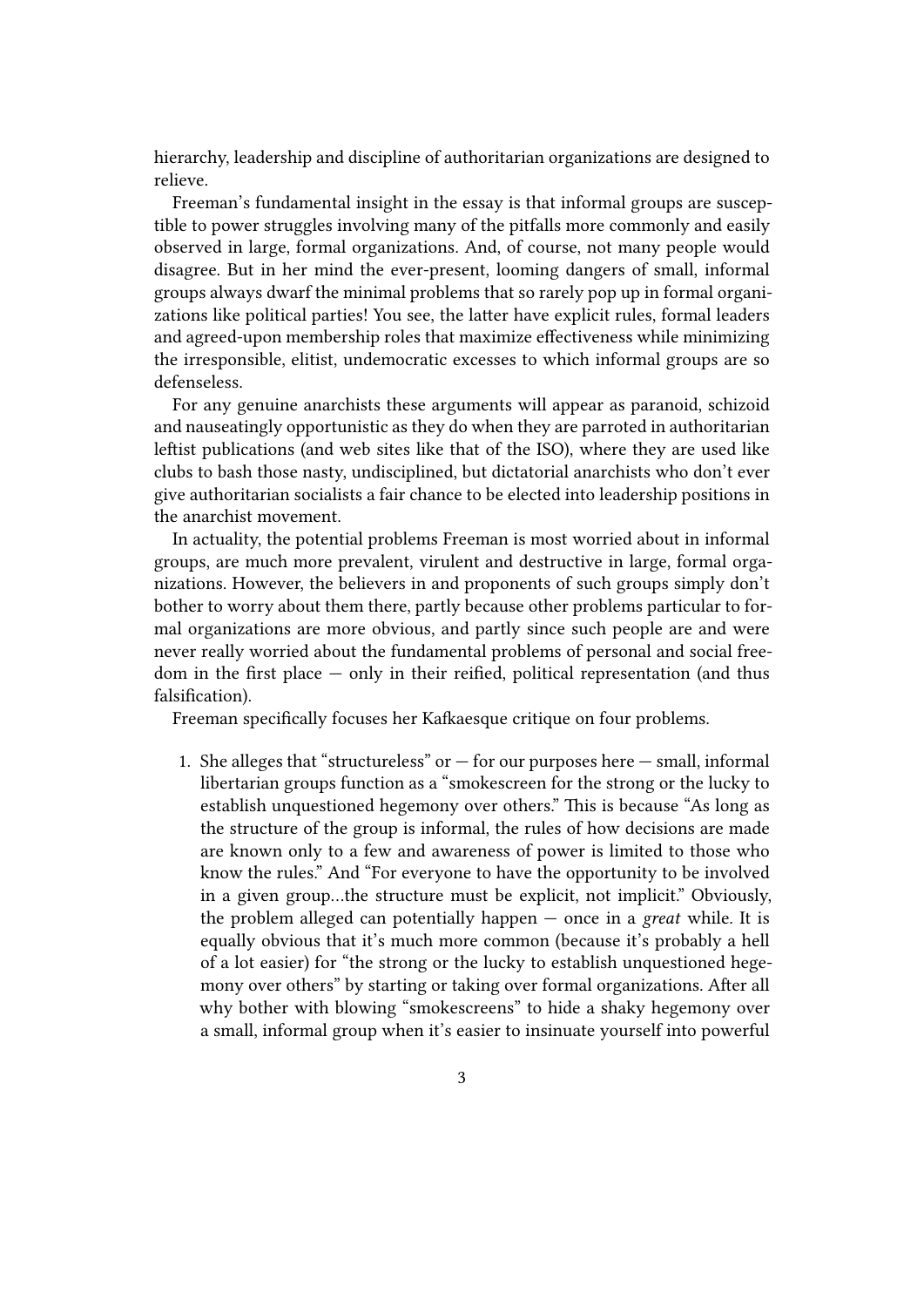roles in formal organizations? Freeman's claim that the reason why some people allow themselves to be dominated by others is that only those doing the dominating know the informal group structures is ridiculous on its face. Informal group structure isn't occult. It's a function of intersubjective negotiation and mutual expectations. People who allow themselves to be dominated in informal groups will also allow themselves to be dominated in formal groups — and probably more easily and often in the latter simply because a structure for domination is going to be much more often present from the outset!

- 2. Freeman alleges that elitism is much more of a problem in small, informal groups than it is in formal organizations. Her reason for this is essentially the ludicrous definition she gives to elitism: "Elites are nothing more, and nothing less, than groups of friends who also happen to participate in the same political activities." For this reason, "An individual, as an individual, can never be an elitist" (because an individual isn't a *group of friends*!). And thus, there must not be any great problem with capitalist elites, political elites or international elites, unless there really *are* groups of friends involved "who also happen [my emphasis] to participate in the same political activities." And this stupidity was written by a then future political scientist! Talk about blowing "smokescreens" to hide hegemony! For Freeman we only need to worry about elites made up of friends in informal groups. Everything else in more "democratic" formal organizations like political parties is so egalitarian that it doesn't even need to be mentioned.
- 3. Freeman argues that the "'Star' system" [her strange quotes around 'Star'] was created by "the idea of structurelessness." Even assuming that she is restricting her analysis to the feminist milieu, such an argument makes little or no sense in a spectacular-commodity society in which star systems abound in just about every sphere of public life, and yet none of the other spheres are so terribly burdened with informal organizations as was the feminist milieu of the 1960s and 1970s. Once again, many of the potential problems she describes with the star system are just as prevalent or more prevalent where formal organizations are the rule. But that doesn't concern her. For Freeman, only stars created in the context of informal groups are really bad.
- 4. Freeman thinks that informal groups are politically impotent. Obviously, in the sense of participation in the formal, statist political system this is going to be true. Forming political parties and mass organizations, or raising millions of dollars in corporate contributions are never going to be what informal groups are good at. However, as any anarchist knows, libertarian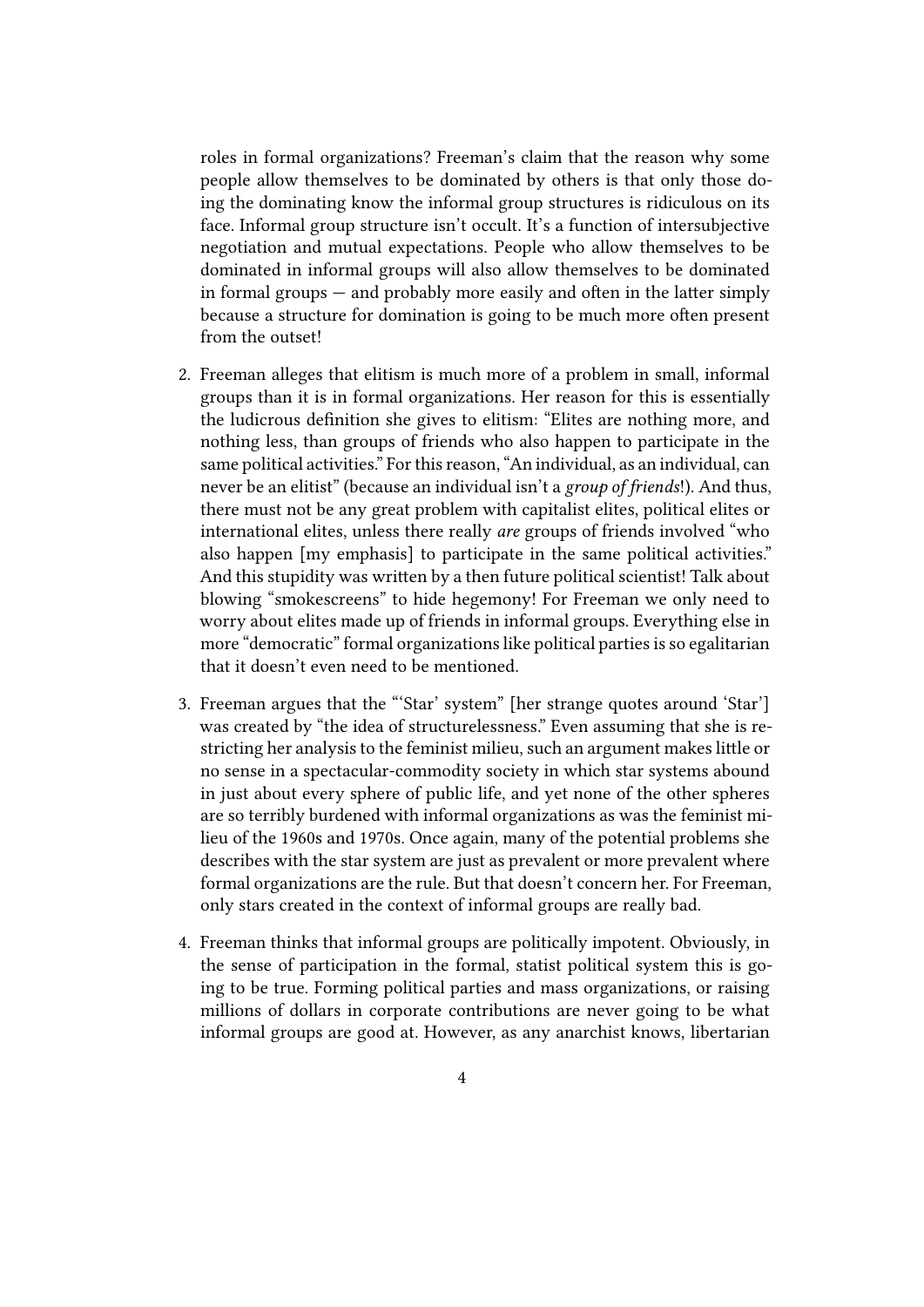organizations can and have accomplished everything necessary for individuals and communities to live in free, egalitarian, convivial societies — both long-term in hunting and gathering communities and more transitorily in modern revolutionary periods. Just because anarchist groups are often small and informal, it doesn't follow that they can't or haven't employed elements of formal organization whenever and wherever they've been appropriate and necessary.

Finally, Freeman recommends a short list of "principles of democratic structuring." Here, at last she actually has something to say, although most of her suggestions are just as appropriate (or moreso) for informal groups as for formal ones and will work with either. She suggests the lot system, which has been used by informal anarchist groups many times historically. Then there is "delegation" of "specific tasks," "rotation of tasks," "allocation of tasks along rational criteria," "diffusion of information to everyone as frequently as possible," and "equal access to resources needed by the group." Each of these suggestions are far more commonly accomplished by informal libertarian groups than by any but a small number of the most radical of the formal organizations of the world, including formal anarchist organizations. And they can be recommended for any organization, whether it's formal or informal.

The two suggestions Freeman makes that I don't list above are explicitly based on authoritarian assumptions — "distribution of authority among as many people as is reasonably possible" (anathema to anarchists in the sense of political authority that she apparently includes in her meaning) and "requiring all those to whom authority has been delegated to be responsible to those who selected them." Tell that to the politicians you elect, suckers! Given her decades of work within the Democratic Party Freeman remains oblivious to the much more widespread and devastating tyrannies of capitalism, statism and organizationalism.

As a critique of informal anarchist organization, it should be obvious that *The Tyranny of Structurelessness* is a complete dud. As an anti-anarchist rant it will always have its uses for anti-anarchist politicians of all stripes, but for genuine anarchists it will remain a useless document functioning as a "smokescreen" for the multitude of potential abuses inherent in formal organizations of all kinds (including anarchist organizations), and especially in intentionally authoritarian formal organizations. We need to be on guard for authoritarian, hierarchical, dominating and exploitative relationships in every sphere of society. Just don't expect too find many of these in informal organizations.